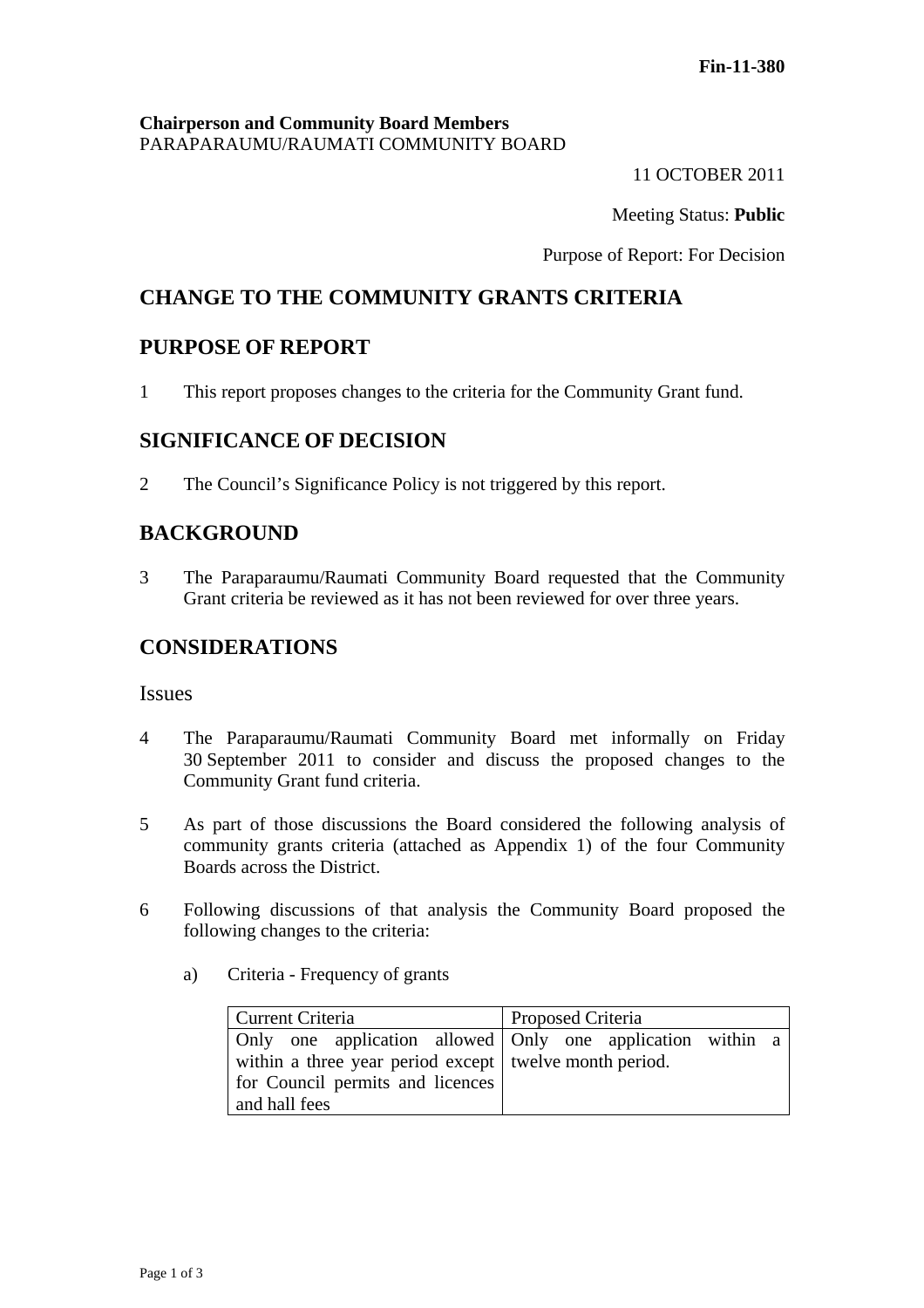b) Eligible Purposes

| Current Criteria                                               | <b>Proposed Criteria</b>                                                      |  |  |
|----------------------------------------------------------------|-------------------------------------------------------------------------------|--|--|
|                                                                | To partially or fully offset the cost   To partially or fully offset the cost |  |  |
|                                                                | of any council permit, licence or $\vert$ of any Council permit, licence or   |  |  |
|                                                                | resource consent fees – within resource consent fees – within the             |  |  |
| three months of the project or $\vert$ current financial year. |                                                                               |  |  |
| activity                                                       |                                                                               |  |  |

# c) Ineligible Purposes

| Current Purpose           | <b>Proposed Purpose</b> |
|---------------------------|-------------------------|
| Capital Expenditure       | Delete                  |
| Normal Operating Expenses | Retrospective expenses  |

## d) Accountability

| Current Accountability                                                                                                                           | <b>Proposed Accountability</b>                                            |  |
|--------------------------------------------------------------------------------------------------------------------------------------------------|---------------------------------------------------------------------------|--|
| Failure to do so may exclude the In normal circumstances applicants<br>applicant from any further failing to meet accountability<br>application. | criteria will be excluded from any<br>further applications for two years. |  |

# e) Procedure for Applications

| Current Criteria | Proposed Criteria                                                     |  |  |
|------------------|-----------------------------------------------------------------------|--|--|
|                  | If no representation made at the If no representation is made at the  |  |  |
|                  | Community Board meeting the Community Board meeting the               |  |  |
|                  | application may not be considered   application may not be considered |  |  |
|                  | on that night but could be                                            |  |  |
|                  | considered at a subsequent meeting,                                   |  |  |
|                  | attended by the applicant.                                            |  |  |

## 7. Community Grant Application Form

| <b>Current Question</b>                                                 | <b>Proposed Question</b>           |  |
|-------------------------------------------------------------------------|------------------------------------|--|
| What are the expected benefits for the What benefits can you provide to |                                    |  |
| Paraparaumu/Raumati area?                                               | the Paraparaumu/ Raumati area as a |  |
|                                                                         | result of providing you with this  |  |
|                                                                         | grant?                             |  |

# 8 Accountability Report

| <b>Current Requirement</b>                                                 | <b>Proposed Requirement</b>     |  |  |  |
|----------------------------------------------------------------------------|---------------------------------|--|--|--|
| What are the benefits to the Please provide details stating when           |                                 |  |  |  |
| Paraparaumu/Raumati area as a result of   and how you provided benefits to |                                 |  |  |  |
| this grant?                                                                | the Paraparaumu/Raumati area as |  |  |  |
|                                                                            | proposed in your application.   |  |  |  |